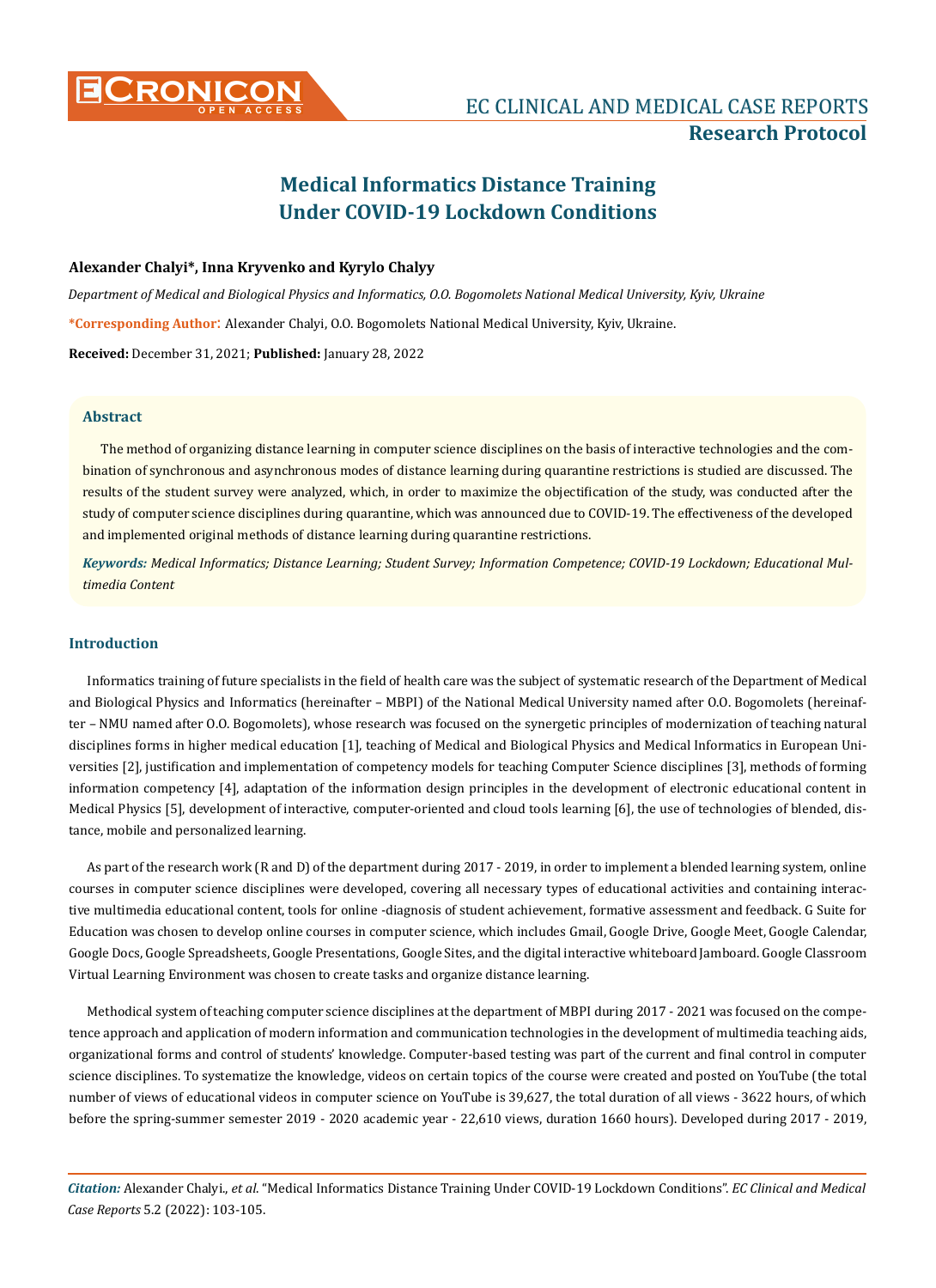online courses in computer science disciplines and educational multimedia content have created the preconditions for the introduction of a blended learning system in the period of the COVID-19 pandemic during 2020 - 2021.

#### **Study objectives**

For the IT training of future health professionals we have taken as a basis the model of blended learning "inverted classroom", developed a method of its implementation using interactive technologies and created online courses in computer science disciplines, which was introduced into the educational process since 2019 by means of G Suite for Education services. Developed interactive online courses, each class in which students had to study before the relevant topic in the classroom, contained multimedia learning content on each topic of practical classes, videos on the formation of theoretical and practical skills and online tools for measuring student achievement in computer science disciplines. Practical classes in the classroom were aimed at active learning of students, performance of competenceoriented tasks and project activities.

The target audience of the pilot study were 989 students, of which 580 (58.6%) domestic and 409 (41.4%) foreign with Englishlanguage education, for whom the study of computer science disciplines was provided in the spring-summer semester of 2020 academic year according to the curriculum. In the most difficult period of the first half of 2020, the study of the discipline "Medical Informatics" under quarantine restrictions was organized for 815 students, of which 419 (51.4%) domestic and 396 (48.6%) foreign students with English-language form of study.

#### **Results and Discussion**

Introduced in 2019 - 2020 academic year at the MBPI department mixed learning system, as well as developed online courses in computer science disciplines, registration and training in which students began in the beginning of the semester in January 2020, was favorable for effective and rapid adaptation of students and teachers to distance learning under social distancing circumstances. The use of the Google Classroom virtual learning environment and Google services was continued to organize distance learning. With the help of Google Classroom, students were created tasks for each practical lesson, which contained the topic, detailed learning objectives of the practical lesson, multimedia learning content, didactic materials and a set of practical and test tasks that students had to work before the video meeting with the teacher. It was convenient for students to receive instant notifications about assigned tasks, deadlines and feedback from the teacher.

The video meetings with the teacher were organized with the help of Google Meet after mastering the relevant topic of the practical lesson in the online course and watching the educational video content. This approach, based on a combination of synchronous and asynchronous modes of distance learning has made it possible to more effectively organize the study of computer science disciplines and ensure interactive learning. The interactive component of distance learning in computer science disciplines was associated with online quizzes and games, for which the cloud service Kahoot Learning games was chosen, which provides the opportunity to implement game teaching methods and assess the level of students' knowledge based on performance indicators.

In order to identify the attitudes of students to the organization of distance learning in computer science disciplines during quarantine in accordance with the proposed methodology, we developed a questionnaire using Google Forms services. To objectify the study, an online survey was conducted in June 2020 after the completion of the study of disciplines. The survey involved 406 students of medical (280 people, including 198 domestic and 82 foreign), medical and psychological (94 people) and pharmaceutical (32 people) faculties.

According to the results of the survey, 79.1% (321) of respondents said that they managed to successfully master computer science disciplines and acquire quality knowledge and practical skills, but 10.3% (42) respondents could not decide on the answer, and the rest

*Citation:* Alexander Chalyi., *et al*. "Medical Informatics Distance Training Under COVID-19 Lockdown Conditions". *EC Clinical and Medical Case Reports* 5.2 (2022): 103-105.

104